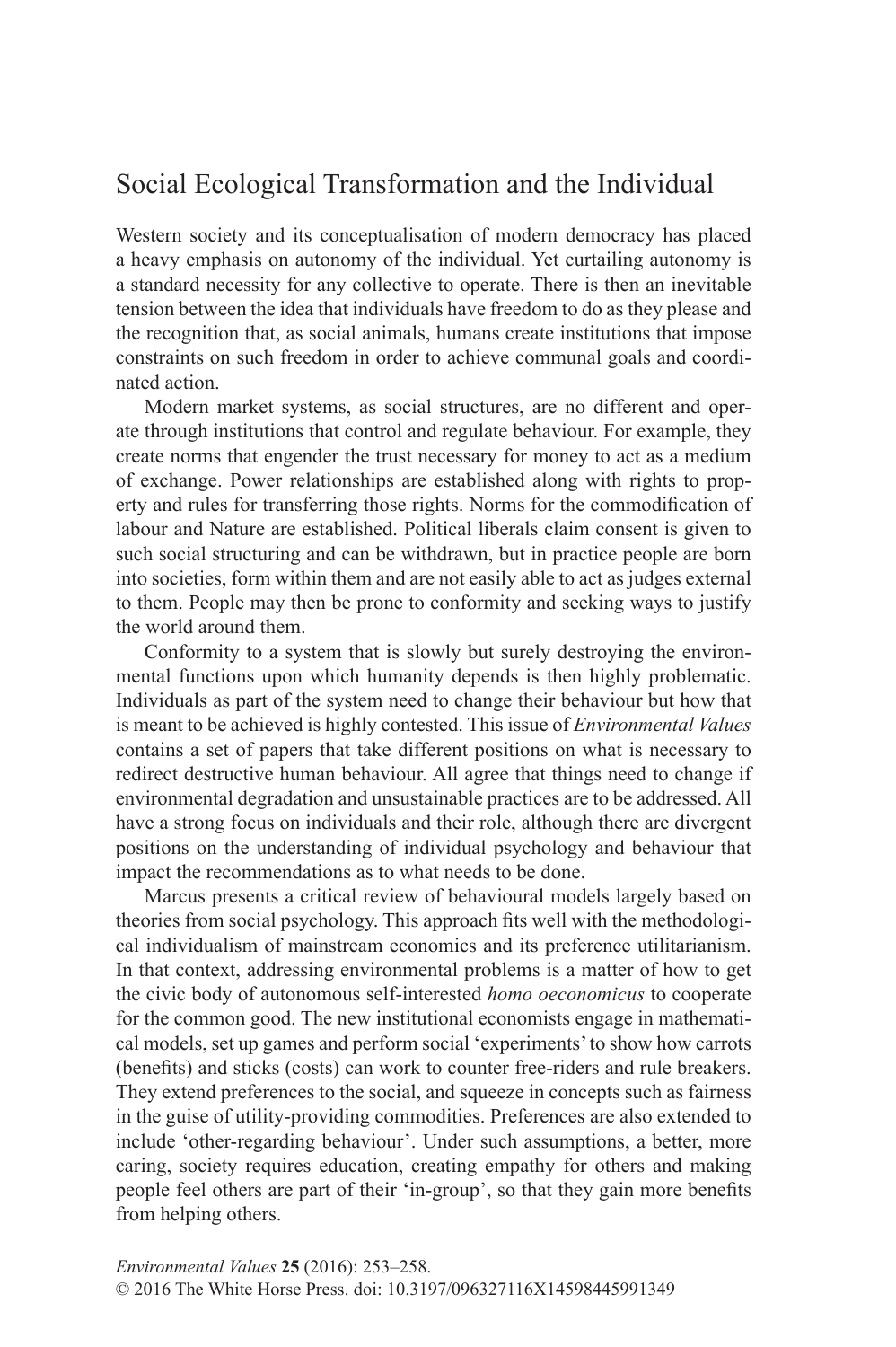Yet, creating formal and informal institutions to achieve these ends conflicts with a model where preferences are assumed fixed a priori and sacrosanct. Thus, Marcus asks 'whether the implementation of policies that deliberately aim at shaping people's preferences is desirable'. Where the aim is societal transformation to pro-environmental behaviour the question becomes merely rhetorical. In the standard behavioural model there is no option but to change what motivates choice (e.g., attitudes, norms). However, despite supporting the basic tenets and assumptions of the approach, what Marcus argues is that a fundamental prerequisite for successful intervention, and better natural resource management, is trust – and that trust is both neglected in the model and lacking in society.

Others (e.g., Loughheed et al., Groves et al.) are more sceptical of how such behavioural models understand the human predicament and the policy recommendations that follow. Groves et al. criticise attitude-behaviour-choice models with their reliance on achieving transition through communication of costs and benefits. Basically the approach enforces a set of 'punish and reward' institutions based upon a Pavlovian carrot and stick approach to human motivation. Indeed trying to understand society on the basis of a methodology that atomistically reduces society to nothing more than a collection of individuals is a core fallacy of the behavioural economic and social psychology approaches. What is absent is the structure of society and how its properties emerge. For example, while norms are included as a type of institutional arrangement, there is no idea as to how norms are created, as Marcus recognises at one point.

Despite such inadequacies the behavioural approach is actively being employed in policy, as Lougheed et al. exemplify for waste management in Kingston, Ontario. They argue that the structure this approach implicitly supports is one of neoliberal governance. Their contention is that a focus on individual pro-environmental behaviour aims to foster a specific form of personal identity framed as environmental citizenship. Transformation is regarded as a matter of making the right choices, which are presented as specific acts (e.g., recycling), within the context of a market economy and consumer society that goes unquestioned. The basic assumption of the behavioural model is that volitional acts will address environmental problems and people undertake the wrong acts due to a lack of the right motivators (carrots and sticks), information and education. Attitudes and norms are then often regarded as key variables in determining individual choice.

Lougheed et al. are sceptical of trying to create new norms which they describe in terms of top-down imposition, and they have a general concern for paternalistic and expert driven approaches to environmental policy and the neoliberal push for corporate engagement in designing that policy. The recommendations arising from the behavioural model are then seen as a pernicious means for avoiding 'alternatives to profligate economic growth'. At the same time they want significant lifestyle changes and see these as necessary to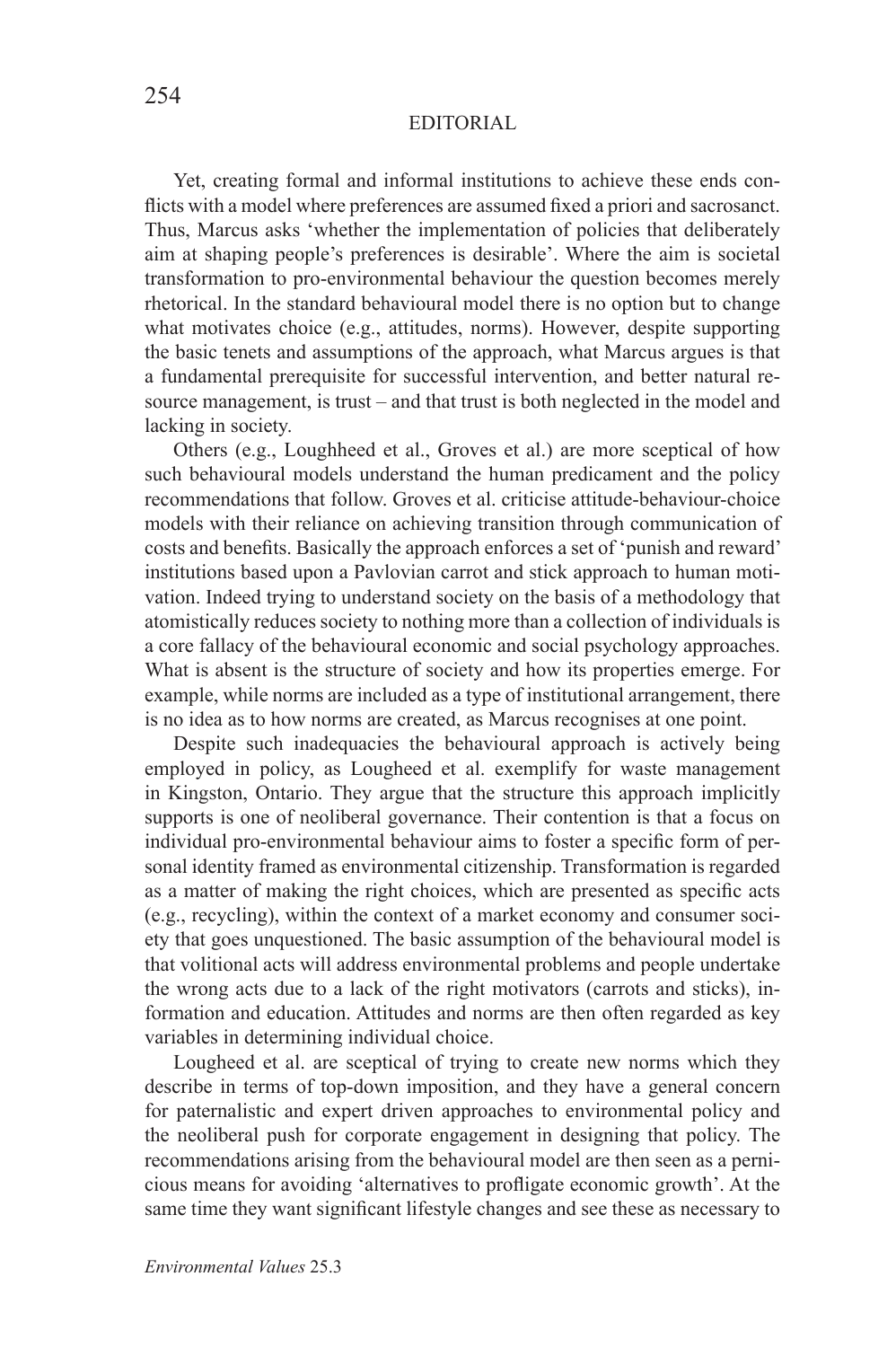challenge the culture of mass consumption that creates the waste management problem in the first place. Yet the question remains as to how that transformation is to be achieved in a democratic society?

Fear of the paternalistic State has also led to criticism of policies based on 'unconscious behavioural influence', otherwise popularised by American neoclassical behavioural economists as 'nudging'. Hukkinen arges that such 'nudging' is not only legitimate but necessary and indeed unavoidable. The claim is that humans are motivated to act both by conscious rationalisation and by unconscious automated cognitive processes. Rather than a dichotomous choice as to which is employed Hukkinen describes a scale of influence from full control of others to no control at all. Yet, determining what is a controlling influence, and what is not, remains problematic. It requires defining the ability to resist what is being pushed as the desired action/choice/practice, in order to make claims that freedom and autonomy remain despite the 'choice architectures' being specifically designed to produce behavioural acts that achieve a certain end.

Nudging appears to have the attributes that concern Lougheed et al. because it is embedded in neoliberal terminology of the market and choice. The aim is to reduce the costs of compliance and be efficient in implementation of policy while assuming this can be achieved leaving preferences untouched and unquestioned. The justification for intervention then becomes one of defining 'goods' where government must correct market failures. Thus a definition of public and private goods arises to which can be added 'common pool resources' and 'toll goods'. These various goods are meant to have inherent properties that create their classifications, although whether something is treated as public or private more often seems cultural, historical and contextual, as well as subject to change due to technology.

In this case what Hukkinen terms 'unconscious behavioural influences' are in large part what others call informal institutions, the accepted norms and conventions of a society. The issue is not then whether to 'nudge', or not, but rather the degree of control over others that is accepted in society within given contexts. That would seem to require a theory of power and institutions that makes explicit the requirements for democratic process. Instead, the individualistic model seems to relegate social ecological transformation to neurology, cognition and behavioural acts.

The appeal of 'nudging' for the neoclassical economist, neoliberals and classic liberals is that coercion is supposedly avoided in the attempt to get people to do what is wanted. The fear that coercion might take place is directed at government intervention, although 'nudging' is in fact most prevalent in society today due to corporate advertising and marketing. What corporations do is not generally seen as problematic amongst such individuals, whilst they are highly suspicious of and hostile to government doing exactly the same, and term this abuse of power and paternalism. Corporate nudging of people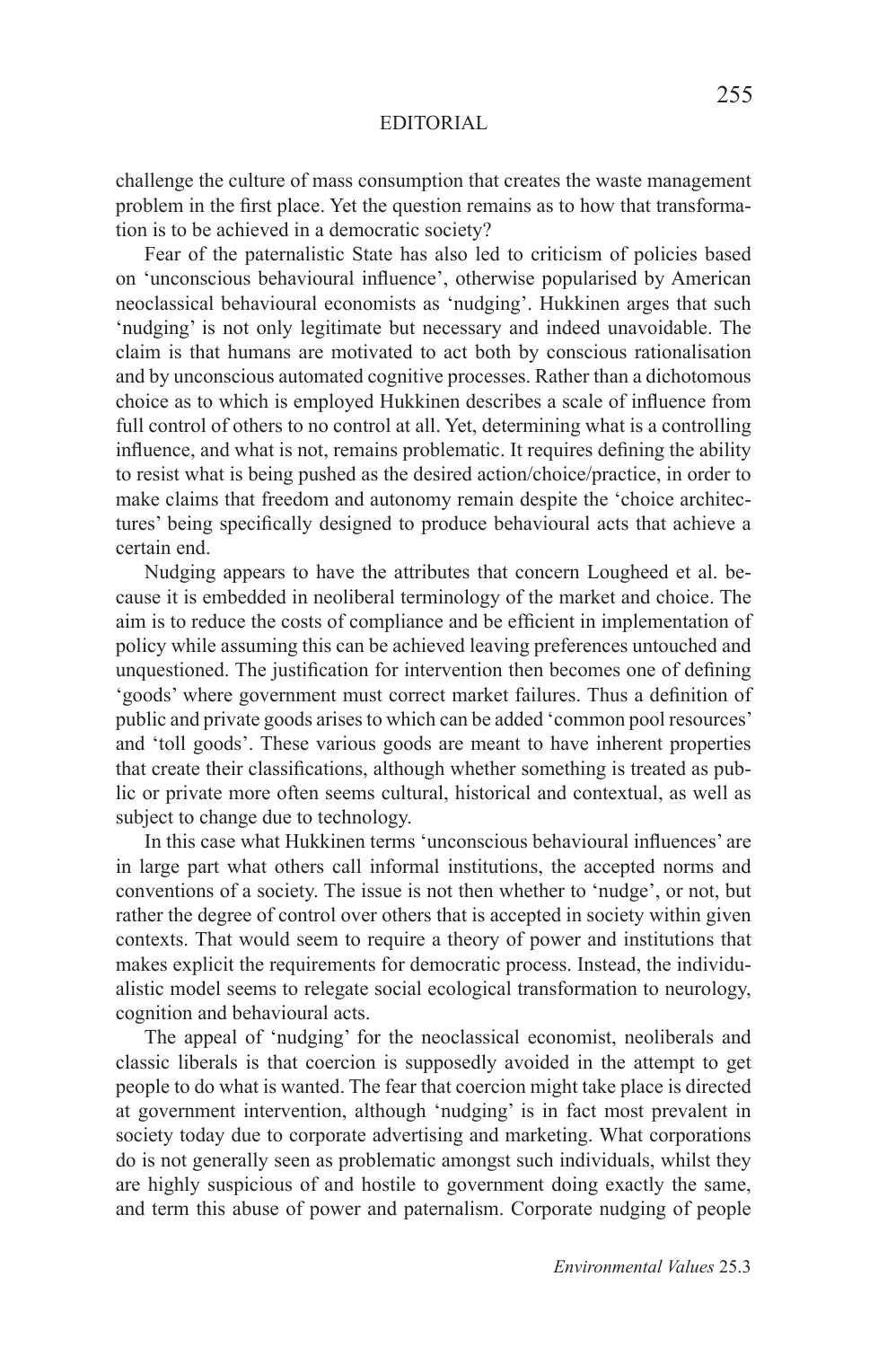is pervasive and occurs through social media, creating norms of computer and phone use, changing language to corporate-speak (e.g., through branding), subliminal placement of products in films and on television and so on. What the social and psychological literatures around consumerism have revealed over the last decades is how people themselves buy into consumerism and unsustainable practices. In part this is the great success of the marketing departments and their expert psychologist who have targeted self-image, identity formation and in-group selection and done so at ever earlier ages.

Trying to learn from this is what encourages some to argue for extending the in-group (as discussed by Marcus), but Kasperbauer argues that targeting individuals like this will not work for anything substantive in terms of environmental action. The consequentialist reasoning he employs to make this argument (in the context of climate change) requires claiming that individual action fails to be really effective and if this is the case then there is no moral obligation to undertake action. Kasperbauer believes things like 'nudging' achieve only minor behavioural changes that are inconsequential and the emphasis on individual motivation is misplaced. Instead, he believes, transformation should target change in infrastructure and government policy. At the same time this is also seen as problematic because of the competing goals amongst social groups in society and how they emphasise the importance of different 'risks' (e.g., terrorism vs. climate change). The appeal by Kasperbauer to the mythical 'policy maker' to solve such problems offers no substance as to political or institutional mechanisms for change; although neither is there any reason to regard targeting individual responsibility to act on moral grounds, and the need for structural change and policy reform, as being mutually exclusive.

Indeed individuals and their practices are embedded in societal structures and institutions, so both must change together to achieve social ecological transformation. This leads to another aspect of the discussion which concerns the practices that people adopt and maintain (Groves et al., Hukkinen). Practice theory regards change as occurring due to individuals defecting from or engaging in practices on the basis of internal rewards from doing so. Groves et al. dismiss simplistic formulations of individual psychology in practice theory. They demonstrate that participation in particular practices is not simply about instrumental outcomes. They reject regarding practices as third-person explanatory variables and explain how practices matter to subjects. They emphasise that the relationships humans form during their lifetimes create associations that are constitutive of their identity. Through a set of examples, taken from interviews, Groves et al. go on to explain how unsustainable practices are maintained because of a person's psychosocial biography. Attachment is described as helping individuals live with vulnerability and uncertainty, but this also means that removing practices can break attachments and (re)create vulnerability. Agents are formed in part by their approaches to handling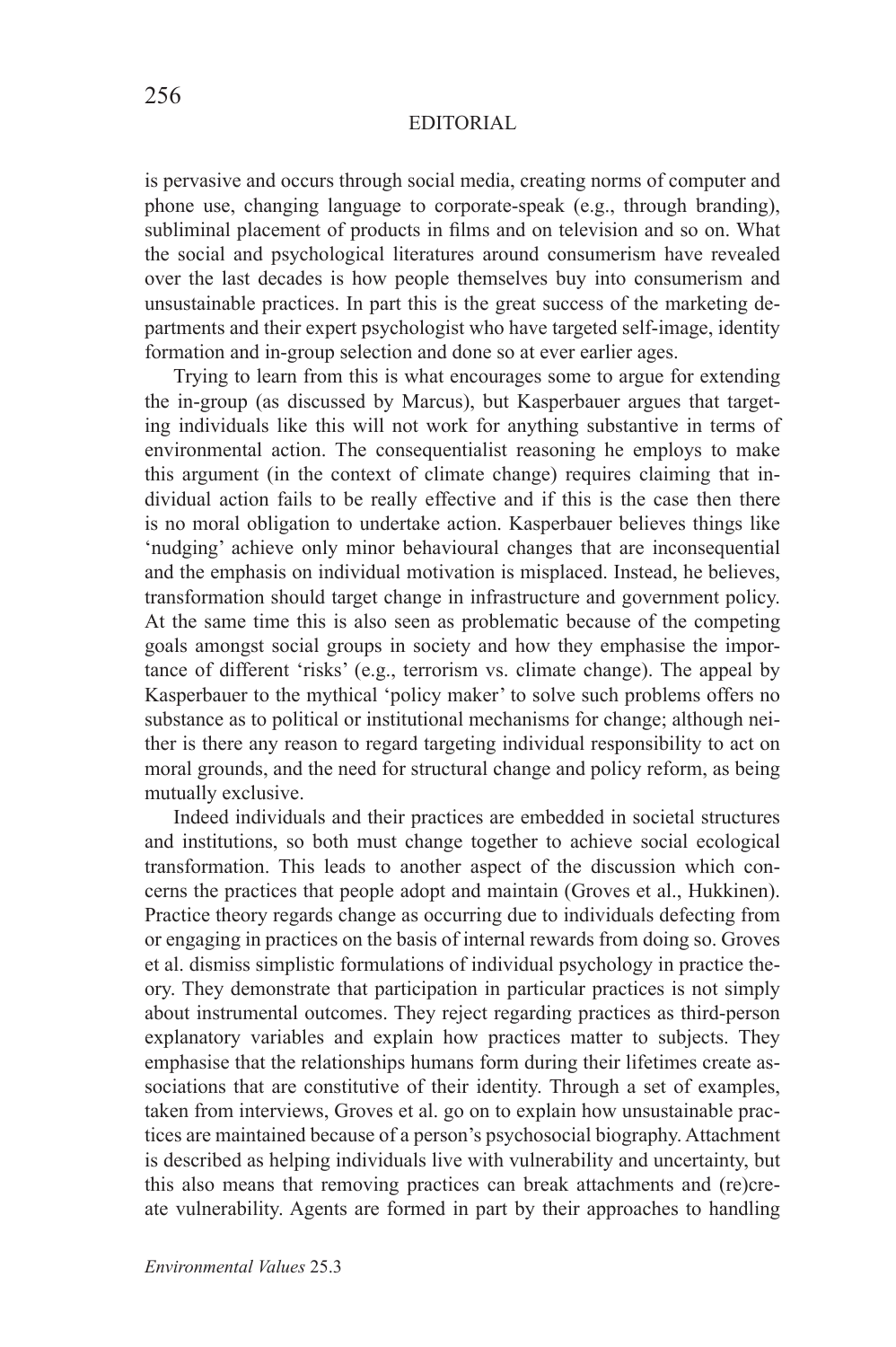attachment and this shapes their perspectives on what is desirable and rational. The implications for social ecological transformation are that any policy intervention will involve changing practices that are part of a person's identity. Successful intervention will need to recognise why people are attached to manifestly unsustainable practices.

In the consumer society, where freedom is recast as choice over products, the consumer is supposedly sovereign and intervention in their choices by government is deemed unacceptable by the dominant neoliberal ideology. At the same time corporations construct a hedonic world of material attachment to their products. Social ecological transformation is then a challenge to those attachments and the institutions that reinforce them on a daily basis. Neoliberals and classic liberals claim that all change is supposed to come from well-informed citizens so that intervention is limited to 'education' and information. Yet when the identity of individuals has been formed and captured in a world of corporate associations the hope for independently inspired transformation seems misguided.

Mild reformists who suspect this is the case have advocated 'nudging' people in the right direction. This still makes the claim to being an individualistic and voluntary action approach. Whether the concern for the unconscious manipulation of individuals is legitimate or not in government programmes seems almost beside the point given the extent of corporate nudging that is so prevalent. Certainly in the environmental context the policy seems to be a minimalist government agenda hardly able to address the environmental crisis, and one that is suited to (neo)liberals, although they must then paradoxically admit the necessity of some form of top-down imposition of institutions and norms.

In contrast, those demanding systemic change, who reject the emphasis on the individual volitional actor in a market setting, want major interventions that would require fundamental policy reform and transformation of social and economic institutions. This would have major impacts on the majority of practices in the modern consumerist society. There are then issues as to how constraints are ethically justified and implemented while allowing for human flourishing (Peters et al., 2015). Some are concerned that this will lead to eco-authoritarianism and want to maintain market liberal democracy (Shahar, 2015). However, the choice is not so dichotomous and neither should the reformist position be painted into a caricature. Radical reformists often appeal to bottom-up political action to create the required conditions for transformation. This implies they are also concerned with what motivates individuals and why they fail to act, and even more so because they expect self-transformative action from those embedded within a system that provides them with reassuring messages of security and comfort on the basis of which they create associations that constitute their identity.

In part this reveals the ongoing tension between theories devoted to either structure or agency rather than their interconnection. Environmentalists see